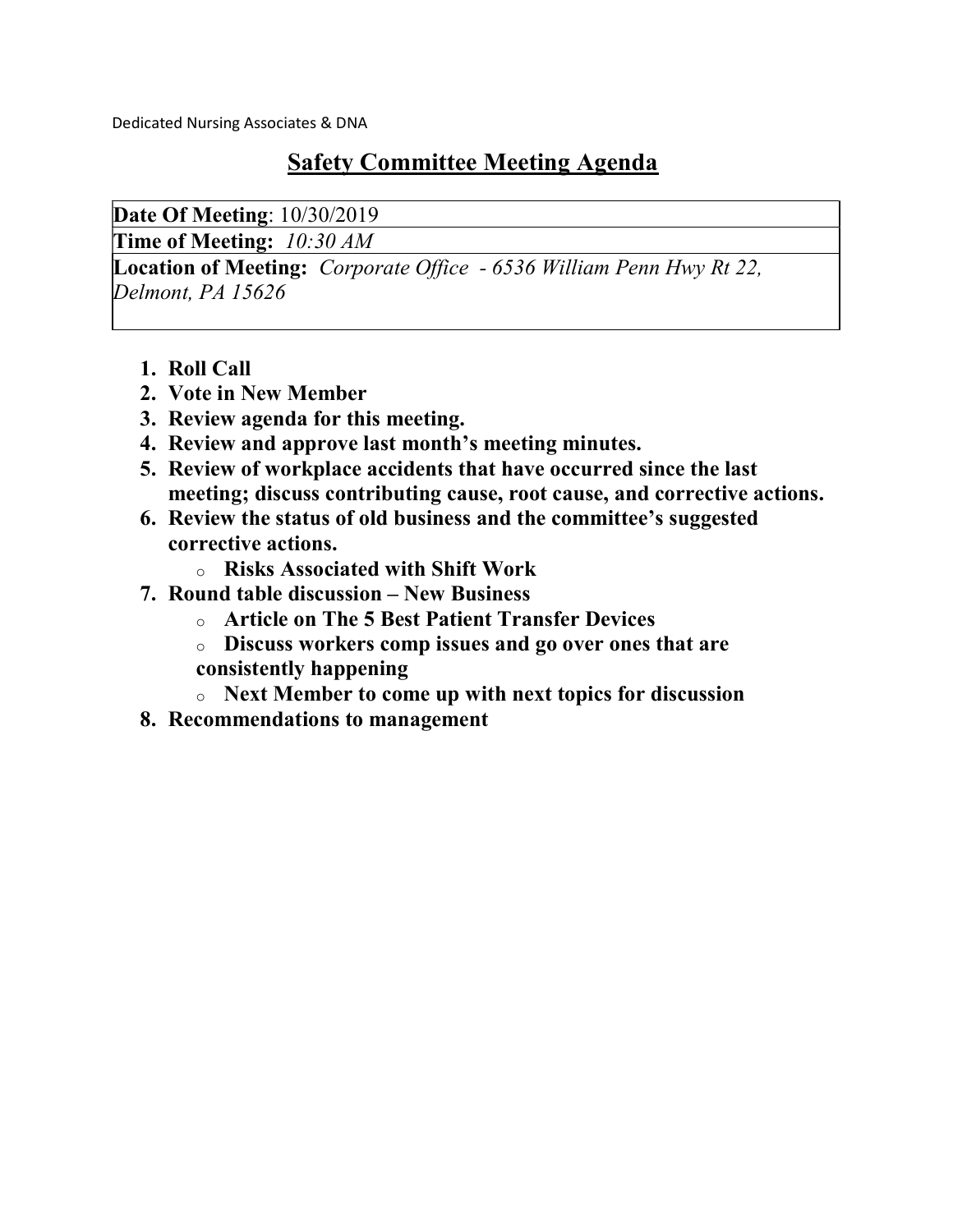### Dedicated Nursing Associates & DNA Safety Committee Agenda

Meeting Date: 10/30/2019  Time meeting started: 10:30 PM

Meeting Chairperson: Danielle Reilly

| Present | <b>Absent</b> |
|---------|---------------|
|         |               |
|         |               |
|         |               |
|         |               |
|         |               |
|         |               |
|         |               |
|         |               |
|         |               |
|         |               |

Agenda for today's meeting was reviewed by all members:  $\_\_\_\$  Yes  $\_\_\$ 

#### Previous meeting minutes from (09/2019) were read and approved: Yes No

#### Review of Accidents/Incidents Since the Last Meeting (employee, nonemployee, vehicle accidents, near misses, property, & other)

| Date:      | <b>Cause / Description:</b>                                    | <b>Corrective Action:</b> |
|------------|----------------------------------------------------------------|---------------------------|
|            | 10/10/2019 Attacked by patient, hit in the                     |                           |
|            | stomach with a cane. (employee)                                |                           |
|            | pregnant)                                                      |                           |
| 10/28/2019 | Combative patient scratched her left<br>hand                   |                           |
| 10/19/2019 | Injured lower back when stepping<br>away from combative client |                           |
| 10/28/2019 | Hoyer lift hit her in the shins                                |                           |
|            |                                                                |                           |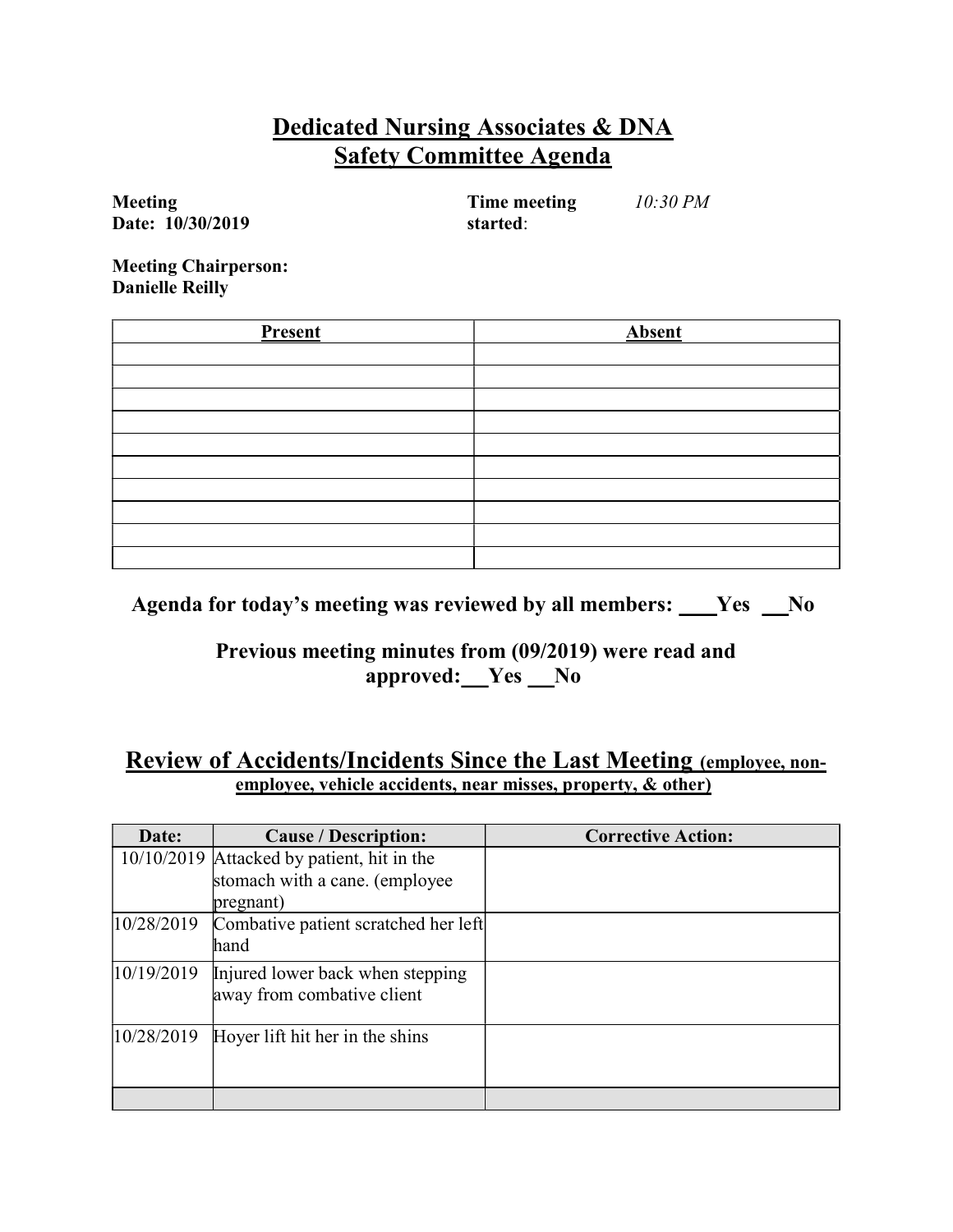| Date:      | <b>Cause / Description:</b>                              | <b>Corrective Action:</b> |
|------------|----------------------------------------------------------|---------------------------|
| 10/24/2019 | Tripped injuring knees and ankle                         |                           |
| 10/22/2019 | Foot ran over by wheelchair                              |                           |
| 10/6/2019  | Left eye laceration and contusion<br>on face due to fall |                           |
|            |                                                          |                           |
|            |                                                          |                           |

# Status / Progress of Uncompleted Old Business

| <b>Old Business Item:</b>                              | <b>Updates:</b> |
|--------------------------------------------------------|-----------------|
| Article on Risks Associated   Uploaded to DNA website. |                 |
| with Shift Work                                        |                 |
|                                                        |                 |
|                                                        |                 |
|                                                        |                 |

## New Business (Round Table Discussion)

| Committee<br><b>Member Name:</b> | <b>Topic / Hazard Identified:</b>      | <b>Responsibility Assigned To Whom</b><br>& Action To Be Taken: |
|----------------------------------|----------------------------------------|-----------------------------------------------------------------|
| Danielle                         | The Five Best Patient Transfer Devices |                                                                 |
| Group                            | Discuss new incidents                  |                                                                 |
|                                  |                                        |                                                                 |
|                                  |                                        |                                                                 |
|                                  |                                        |                                                                 |

## **Other Reports or Guest Speakers**

| <b>Guest Name:</b> | <b>Topic Discussed / Presented to the Group</b> |
|--------------------|-------------------------------------------------|
|                    |                                                 |